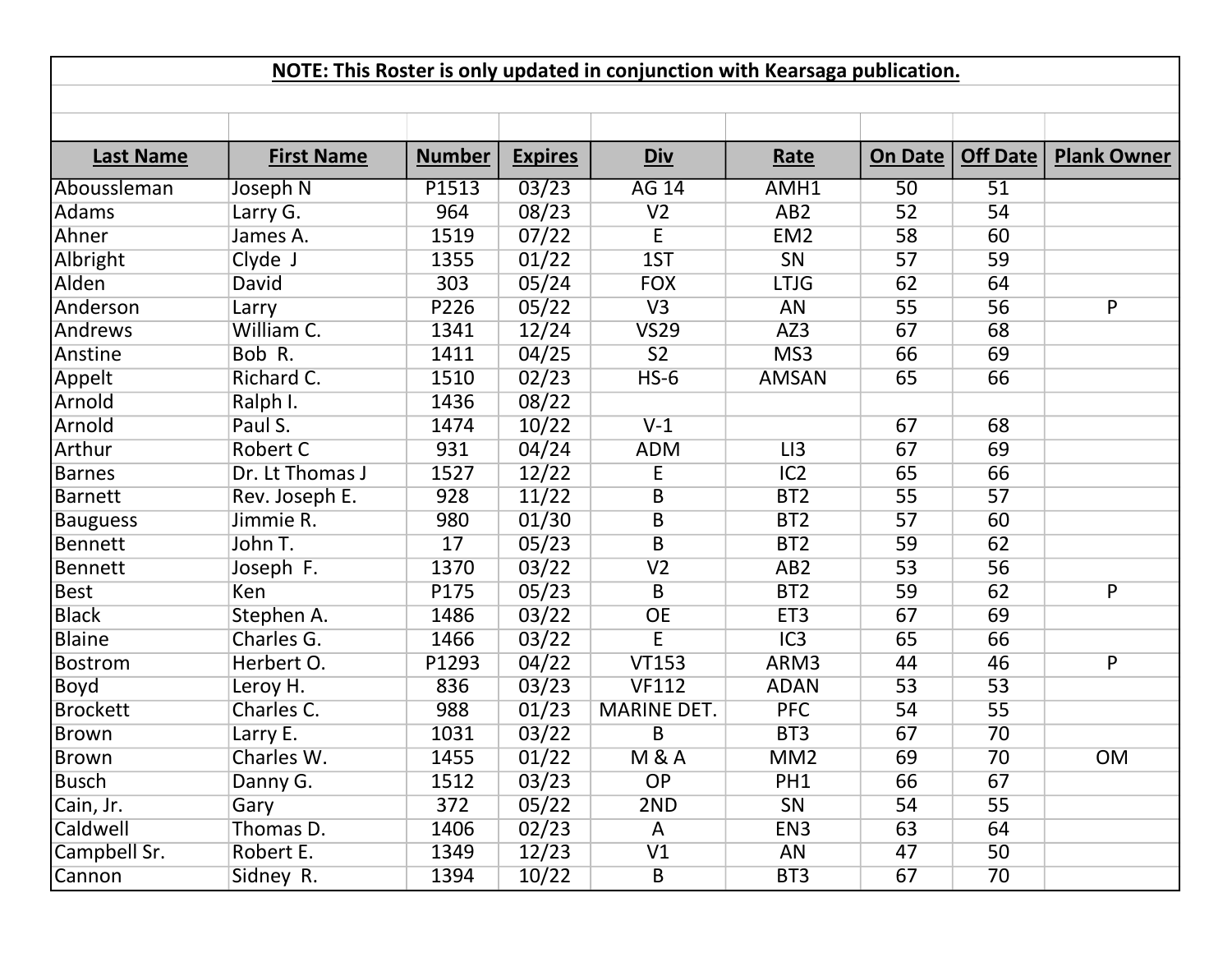| <b>Last Name</b> | <b>First Name</b> | <b>Number</b> | <b>Expires</b> | <u>Div</u>              | Rate             | On Date | Off Date        | <b>Plank Owner</b> |
|------------------|-------------------|---------------|----------------|-------------------------|------------------|---------|-----------------|--------------------|
| Carlberg         | Fredrick W.       | 1523          | 7/22           | $\overline{\text{V1}}$  | $\overline{AN}$  | 67      | 68              |                    |
| Carlson          | David R.          | 819           | 03/24          | HS <sub>6</sub>         | AX2              | 62      | 65              |                    |
| Cawley           | Martin W.         | 1491          | 05/23          | $HS-6$                  | AX3              | 63      | 65              |                    |
| Chance           | Fawney W.         | 1202          | 09/22          | A                       | MM <sub>3</sub>  | 65      | 68              |                    |
| Charles          | Anna M            | 1377          | 04/23          | $\overline{\mathsf{X}}$ | SN               | 68      | 68              |                    |
| Coddington       | John T.           | 1115          | 08/22          | V6                      | ASM <sub>2</sub> | 67      | 69              |                    |
| Cohen            | Philip H.         | 1117          | 02/30          | $\overline{E}$          | EM <sub>3</sub>  | 65      | 68              |                    |
| Cohen            | Robert S.         | 1464          | 01/23          | VS29                    |                  | 61      | 62              |                    |
| <b>Dacus</b>     | Rick L.           | 1072          | 11/22          | HS <sub>6</sub>         | SN3              | 63      | 64              |                    |
| Davis            | Paul              | 139           | 05/24          | S <sub>1</sub>          | AK <sub>2</sub>  | 52      | 54              |                    |
| <b>Dawkins</b>   | Jimmie G.         | 1530          | 02/23          | $\overline{E}$          | E3               | 64      | 67              | <b>UM.NET</b>      |
| De Merit         | Jack M.           | 1496          | 11/25          | $\overline{\mathsf{X}}$ | LI3              | 64      | 66              |                    |
| Dellaventura     | Salvatore         | 1490          | 04/23          | $\overline{H}$          | DT <sub>2</sub>  | 48      | 48              |                    |
| Devenport        | Stephen L.        | 1531          | 03/23          | $\overline{\mathsf{E}}$ | IC2              | 66      | 69              |                    |
| Devine           | Jefferson D.      | 1327          | 07/24          | V4, V6                  | ADJ3             | 59      | 61              |                    |
| <b>Dobbins</b>   | <b>Billy</b>      | 210           | 05/24          | V3                      | AN               | 54      | 55              |                    |
| Doheny           | Robert D.         | 1471          | 08/21          | OE                      | ET <sub>3</sub>  | 66      | 69              |                    |
| Donohue          | A. Robert         | 418           | 06/21          | H                       | <b>LCDR</b>      | 68      | 68              |                    |
| <b>Dragos</b>    | Paul E.           | 888           | 04/24          | $\overline{G}$          | AO <sub>2</sub>  | 67      | 69              |                    |
| Dryburgh         | Thomas            | 625           | 02/23          | V3                      | AN               | 56      | 58              |                    |
| Dzubiak Jr.      | Walter J.         | 1339          | 11/22          | V <sub>4</sub>          | ABF <sub>2</sub> | 66      | 69              |                    |
| Edington         | Robert            | A200          | 05/22          | 2ND                     | GN/1ST           | 47      | 50              |                    |
| Eldredge         | Barrie M.         | 1520          | 12/21          | $\overline{B}$          | BT <sub>3</sub>  | 59      | 63              |                    |
| <b>Elko</b>      | John B.           | 294           | 05/24          | <b>VAW11</b>            | ATR <sub>2</sub> | 66      | 67              |                    |
| English          | James             | 714           | 02/23          | V <sub>2</sub>          | ABE3             | 63      | 66              |                    |
| Erdmann          | Don               | 489           | 04/23          | <b>MARINE DET</b>       | <b>CPL</b>       | 54      | $\overline{56}$ |                    |
| Feit             | Eugene D.         | 1456          | 03/23          | $HS-6$                  | PO <sub>3</sub>  | 60      | 64              |                    |
| Fett             | Theodore          | 1481          | 01/24          | $\overline{M}$          | MM <sub>3</sub>  | 63      | 64              |                    |
| Flenniken        | Charles           | 286           | 05/22          | V <sub>4</sub>          | ABF1             | 56      | 58              |                    |
| Forrester        | C.Wayne           | 906           | 10/22          | HS <sub>6</sub>         | <b>SOASN</b>     | 59      | 63              |                    |
| Francis          | Del A.            | 1493          | 06/23          | $\overline{O}$          | RD <sub>3</sub>  | 69      | 69              |                    |
| Frary            | Roland            | 1120          | 10/21          | $HS-6$                  | AME <sub>2</sub> | 63      | 64              |                    |
| Gambarota        | Mario (Mark)      | 1217          | 07/22          | OR                      | RM               | 62      | 63              |                    |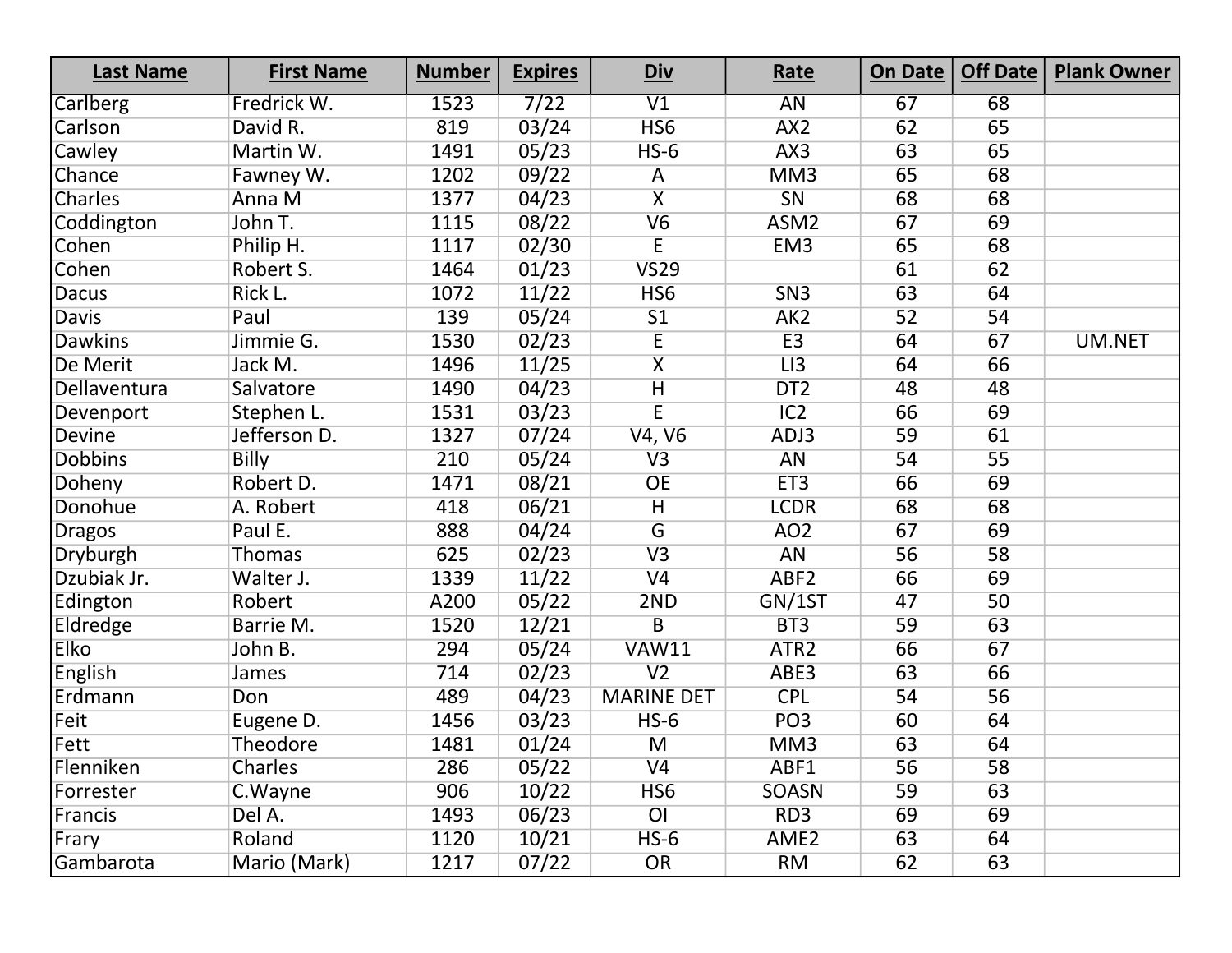| <b>Last Name</b> | <b>First Name</b> | <b>Number</b> | <b>Expires</b> | <u>Div</u>         | Rate             | On Date | Off Date        | <b>Plank Owner</b> |
|------------------|-------------------|---------------|----------------|--------------------|------------------|---------|-----------------|--------------------|
| Gameros          | Manny A.          | 1328          | 01/24          | 2ND                | SN               | 57      | 59              |                    |
| Gerfen           | Arnie             | 827           | 03/25          | $\overline{B}$     | BT <sub>2</sub>  | 53      | $\overline{55}$ |                    |
| Giarde           | John              | 470           | 03/22          | $\overline{A}$     | MR3              | 56      | 58              |                    |
| Gjerde           | <b>Skip</b>       | 515           | 06/23          | V <sub>2</sub>     | <b>AN</b>        | 66      | 66              |                    |
| Gloyd            | Edwin D.          | 1307          | 06/23          | V1                 | AN               | 59      | 60              |                    |
| Gormsen          | Pete              | 1184          | 10/21          | $\overline{S1}$    | SK3              | 67      | 68              |                    |
| Graf             | Victor D.         | 1506          | 11/25          | $HS-6$             | ADT1             | 63      | 66              |                    |
| Grandchamp       | David E.          | 1452          | 03/23          | <b>BOILER 1</b>    | BT <sub>2</sub>  |         |                 |                    |
| Grant            | Allen             | 1528          | 02/23          | <b>OE</b>          | ETR3             | 67      | 70              |                    |
| Graydon          | Richard R.        | 1365          | 03/24          | $\overline{S2}$    | BKR3             | 63      | 64              |                    |
| Greaney          | John P.           | 1508          | 01/23          | $M-A$              | MM2              | 61      | 66              |                    |
| Green            | Glen              | P480          | 03/22          | <b>MARINE DET.</b> | SGT              | 46      | 48              | 46P                |
| Griffith         | Richard           | 1034          | 03/22          | $\overline{M}$     | <b>MMFN</b>      | 48      | 50              |                    |
| Guite            | Marcel            | 347           | 05/22          | V6                 | ADJ3             | $00\,$  | 56              |                    |
| Haase            | <b>Howars</b>     | 1529          | 02/23          | <b>AIR FRAMES</b>  | AMH <sub>3</sub> | 60      | 63              |                    |
| Haley            | Frank E.          | 1038          | 06/22          | S <sub>3</sub>     | SN               | 65      | 69              |                    |
| <b>Hall</b>      | Creighton G.      | 1376          | 03/23          | $\overline{E}$     | EMP3             | 47      | 50              |                    |
| <b>Hamlin</b>    | Donald W.         | 699           | 03/33          | V6                 | AN               | 55      | 56              |                    |
| Hand             | John S.           | 1442          | 03/23          | OE                 | ETR <sub>2</sub> | 68      | 70              |                    |
| Hansen           | Gregory W.        | 1338          | 10/22          | <b>OE</b>          | ETR3             | 68      | 69              |                    |
| Harper           | Mrs. James W.     | 1194          | 05/22          | M                  | MM1              | 65      | 70              |                    |
| <b>Harris</b>    | Phillip D.        | 1308          | 02/24          | $\overline{B}$     | BT3              | 58      | 61              |                    |
| Haugen           | Gordon O.         | 1351          | 06/24          | V6                 | <b>AN</b>        | 56      | 58              |                    |
| Hawken           | Kenneth E.        | 1494          | 02/22          | $\overline{O}$     | LT/JG            | 62      | 65              |                    |
| Hearon           | Billy P.          | 1309          | 06/30          | <b>FOX</b>         | GM <sub>3</sub>  | 53      | $\overline{56}$ |                    |
| Heitz            | Patty             | A49           | 11/22          | M                  | MM <sub>2</sub>  | 54      | 58              |                    |
| Hensley          | Sherman           | 1286          | 1/23           | S3                 | LT               |         |                 |                    |
| <b>Hill</b>      | <b>Terry</b>      | 689           | 08/23          | HS <sub>6</sub>    | ADJ3             | 64      | 66              |                    |
| Hillhouse        | Robert A.         | P28           | 05/23          | E                  | IC3              | 55      | 56              | $\overline{P}$     |
| Hixson           | Reynold           | 1384          | 04/23          | HS <sub>6</sub>    |                  | 59      | 62              |                    |
| Hollywood, Iv    | William J.        | 1221          | 03/24          | <b>OE</b>          | ETR <sub>2</sub> | 68      | 69              |                    |
| Homier           | George            | 1227          | 02/23          | V1                 | E <sub>3</sub>   | 65      | 67              |                    |
| Hoover Jr        | Robert            | 126           | 05/23          | V1                 | <b>ANAD</b>      | 54      | 55              |                    |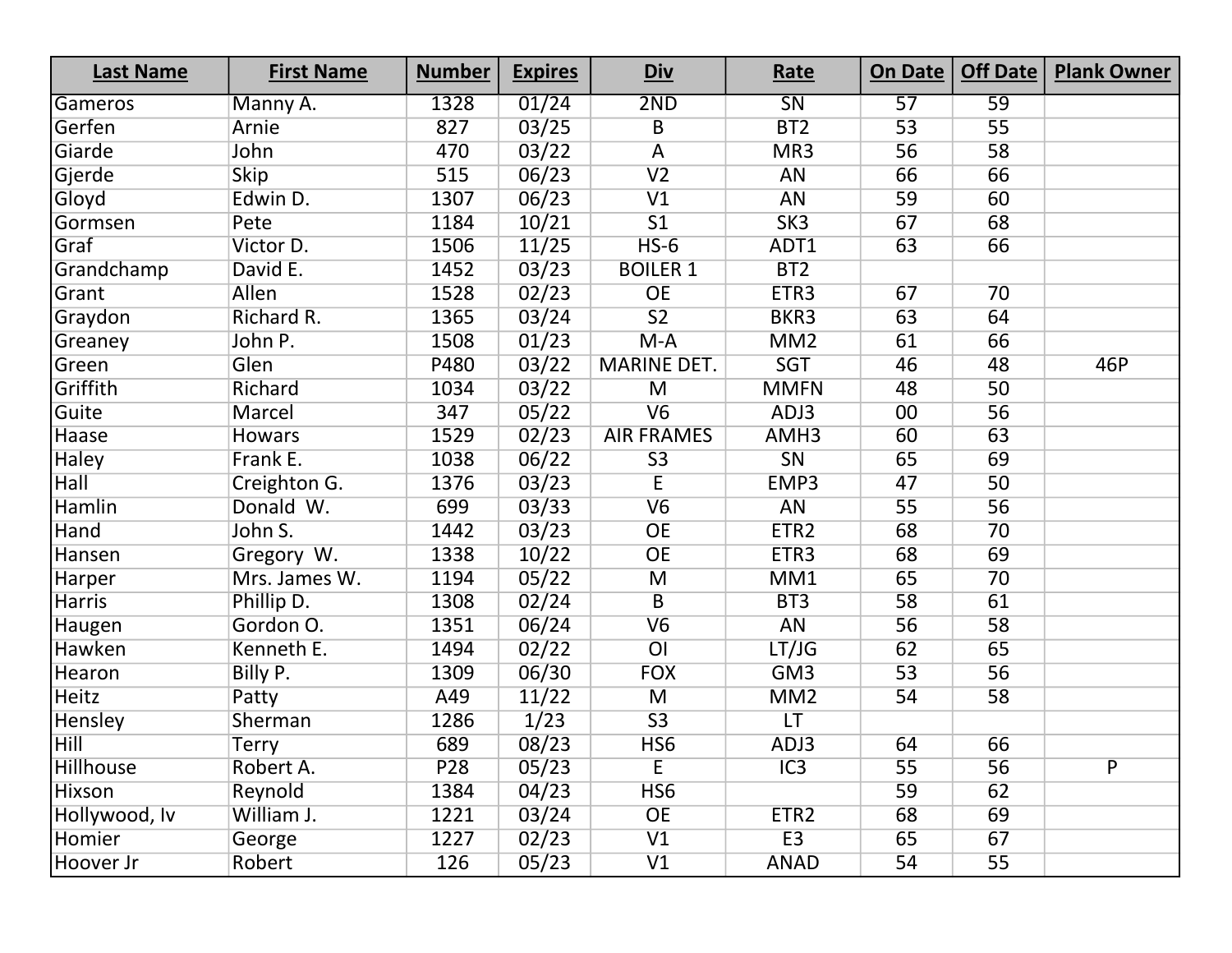| <b>Last Name</b> | <b>First Name</b> | <b>Number</b> | <b>Expires</b> | <u>Div</u>              | Rate             | On Date                | <b>Off Date</b> | <b>Plank Owner</b> |
|------------------|-------------------|---------------|----------------|-------------------------|------------------|------------------------|-----------------|--------------------|
| Hudson           | Dr. Charles       | P262          | 01/22          | $\overline{\mathsf{H}}$ | HM <sub>3</sub>  | 52                     | 54              | P                  |
| Hunsicker        | Theodore H.       | P1317         | 06/22          | 3RD                     | BM <sub>3</sub>  | 52                     | 54              | $\overline{P}$     |
| <b>Isbell Sr</b> | Claude E.         | 1482          | 01/23          | 2ND GUN                 | <b>BMSN</b>      | 53                     | 56              |                    |
| <b>Ivey</b>      | Eddie L.          | 1477          | 01/24          | $S-1$                   | SK2              | 54                     | 56              |                    |
| Jacobs           | Edwin             | 1417          | 04/22          |                         |                  |                        |                 |                    |
| Jameson          | Michelle M        | 1526          | 10/22          | <b>WALBERG</b>          |                  |                        |                 |                    |
| Johnson          | Marvin L.         | 1310          | 06/24          | HS <sub>6</sub>         | ADR <sub>2</sub> | 62                     | 63              |                    |
| Jones            | Lynn F.           | 1478          | 02/24          | $V-3$                   | AB <sub>3</sub>  | 53                     | 55              |                    |
| Jones            | George            | 841           | 11/23          | 51                      |                  |                        |                 |                    |
| Keener           | Dr. Janet         | 655           | 05/23          |                         |                  | $\overline{\text{SS}}$ | <b>TE</b>       |                    |
| Kisner           | Laverne A.        | 1517          | 06/22          | $V-1$                   | AN               | 62                     | 64              |                    |
| Klein            | William R.        | 1367          | 04/23          | <b>OE</b>               | ETR <sub>2</sub> | 56                     | 60              |                    |
| Kordel           | L. Jan            | 1162          | 04/22          | $\overline{W}$          | A02              | 58                     | 60              |                    |
| Kortcamp         | Richard           | 1437          | 10/22          | <b>VF884</b>            | <b>AOAN</b>      | 52                     | 53              |                    |
| Krell            | Chuck             | 1003          | 02/22          | OR                      | RM <sub>2</sub>  | 58                     | 60              |                    |
| Kruger           | James E.          | 1342          | 12/22          | $\overline{G}$          | AO <sub>3</sub>  | 62                     | 66              |                    |
| Lacey            | David A.          | 1165          | 04/22          | $\overline{\mathsf{X}}$ | YN3              | 58                     | 60              |                    |
| Lamee            | Vance B.          | 1453          | 02/22          | $\overline{E}$          | EM <sub>2</sub>  | 67                     | 70              |                    |
| Lane             | Larry D.          | 1400          | 10/23          | $\overline{V1}$         | ABH3             | 63                     | 66              |                    |
| Langhoff         | Dwight A.         | 1282          | 05/23          | <b>VF113</b>            | AM <sub>2</sub>  | 53                     | 54              |                    |
| Leniger          | Edwin             | 659           | 06/22          | M                       | MM3              | 53                     | 55              |                    |
| Lenz             | Fred A            | 933           | 04/23          | $\overline{B}$          | MM <sub>3</sub>  | 58                     | 62              |                    |
| Leon             | Louis J.          | 642           | 04/22          | V6                      | AMS3             | 56                     | 59              |                    |
| Leslie           | Craig W.          | P719          | 10/22          | V1F                     | 52C              | 46                     | 46              | 46 P               |
| Licht            | John M.           | 1532          | 04/23          | $\overline{G}$          | SN               | 68                     | 70              | 0.COM              |
| Lilly            | Audrey            | P135          | 05/23          | <b>VIF</b>              | AN <sub>2</sub>  | 47                     | 49              | $\overline{P}$     |
| Limkemann        | Dennis R.         | 1438          | 01/22          | A                       | MM <sub>3</sub>  | 64                     | 67              |                    |
| Lindley          | Calvin            | 130           | 05/23          | V6                      | ADR3             | 59                     | 61              |                    |
| Littrell         | Donald            | 1322          | 08/22          | V <sub>1</sub>          | AN               | 55                     | 56              |                    |
| Loukotka         | Robert            | 366           | 05/23          | A                       | EN <sub>2</sub>  | 62                     | 66              |                    |
| Luce             | Denny             | 315           | 05/23          | V1                      |                  | 65                     | 68              |                    |
| Lucero           | Richard E.        | 1385          | 12/22          | 3RD                     | BM <sub>2</sub>  | 64                     | 67              |                    |
| Macklin, Jr.     | Frank L.          | 1422          | 02/24          | V3                      | ABH3             | 64                     | 68              |                    |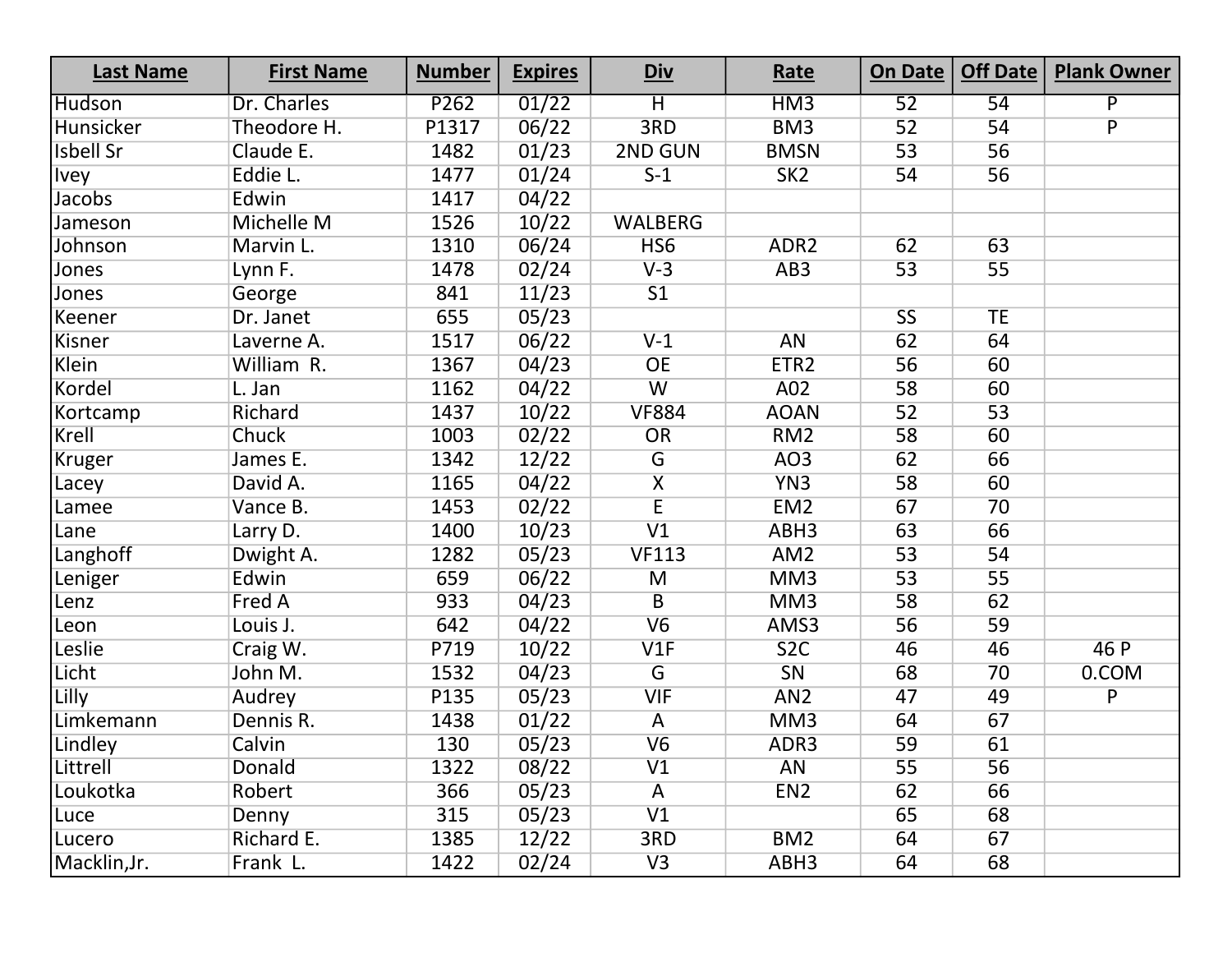| <b>Last Name</b> | <b>First Name</b> | <b>Number</b>   | <b>Expires</b> | <u>Div</u>              | Rate             | On Date         | Off Date        | <b>Plank Owner</b> |
|------------------|-------------------|-----------------|----------------|-------------------------|------------------|-----------------|-----------------|--------------------|
| Maiden           | Jerre W.          | 197             | 05/23          | Έ                       | EM <sub>2</sub>  | 54              | $\overline{58}$ |                    |
| Malak            | Randolph H.       | 1501            | 03/22          | $\overline{\mathsf{X}}$ | E2               | 64              | 65              |                    |
| <b>Malone</b>    | Harvey K.         | 1131            | 08/22          | OP                      | QM <sub>2</sub>  | 67              | 68              |                    |
| Mann Jr.         | George F.         | 1005            | 05/22          | V6                      | 51C              | 46              | 46              |                    |
| <b>Marentis</b>  | Gary L.           | 1172            | 06/22          | CR                      | SN               | 66              | 68              |                    |
| <b>Mark</b>      | Peter T.          | 1497            | 11/21          | $V-4$                   | ABF-3            | 67              | 69              |                    |
| Martin           | Irwin E.          | 1511            | 02/22          | OR                      | RM <sub>2</sub>  | 62              | 66              |                    |
| <b>McClure</b>   | <b>Dennis</b>     | 403             | 09/22          | <b>OE</b>               | ET <sub>2</sub>  | 68              | 70              |                    |
| McDonald Jr.     | Norman            | 215             | 04/25          | V6                      | ASM <sub>2</sub> | 67              | 69              |                    |
| McDowell         | Philip G.         | 1440            | 02/22          | $\overline{R}$          | DC <sub>2</sub>  | 67              | 69              |                    |
| <b>McKee</b>     | Edward            | 648             | 03/22          | V6                      | AMS3             | 56              | 59              |                    |
| Meeds            | Homer             | 1104            | 03/23          | $\overline{R}$          | <b>YNSN</b>      | 48              | 50              |                    |
| Melito           | Joseph            | 656             | 05/22          | V3                      | <b>AN</b>        | 56              | 59              |                    |
| Michaelson       | Dan               | 1407            | 03/22          | <b>FOX</b>              | MU1              | 67              | 68              |                    |
| <b>Miller</b>    | Don R.            | 1503            | 06/23          | $\overline{E}$          | IC3              | 61              | 66              |                    |
| Moffitt          | William J.        | 1244            | 05/22          | V3                      | AO1              | 65              | 69              |                    |
| Moore            | Earl              | 1525            | 07/22          | $\overline{M}$          | MM2              | 68              | 69              |                    |
| <b>Morrow</b>    | Arthur J          | P <sub>25</sub> | 05/22          | W                       | LT               | 52              | 54              | $\overline{P}$     |
| Mouse            | Marilyn L         | P186            | 04/24          | $\overline{B}$          | BT <sub>2</sub>  | 58              | 64              |                    |
| Moyle            | Dan S.            | 1237            | 06/22          | V <sub>4</sub>          |                  | 62              | 64              |                    |
| <b>Muller</b>    | Kenneth P.        | 1100            | 01/24          | <b>FOX</b>              | SN               | 56              | 58              |                    |
| <b>Neary</b>     | Joseph M.         | 1296            | 04/23          | V <sub>4</sub>          | AMS3             | 65              | 67              |                    |
| Nelson           | Irv               | <b>P53</b>      | 05/23          | V6                      | AN               | 53              | 55              | P                  |
| Nelson           | Robert D.         | 1392            | 08/23          | $\overline{\mathsf{x}}$ | TE <sub>2</sub>  | 52              | 55              |                    |
| Neltner          | Anthony           | 1288            | 02/22          | $\overline{A}$          | EN <sub>3</sub>  |                 |                 |                    |
| Nielson          | Michael L.        | 1492            | 06/23          | 1 ST & G                | SN               | 61              | 64              |                    |
| Norman           | Terry D.          | 1472            | 09/21          | $IM-1, IM-2$            | AZ <sub>2</sub>  | 96              | 00              |                    |
| <b>Norris</b>    | Donald O.         | 1459            | 05/22          | $\overline{X}$          | PN <sub>2</sub>  | $\overline{52}$ | $\overline{53}$ |                    |
| Norton           | Stephen D.        | 1534            | 07/23          | E                       | IC2              | 65              | 68              |                    |
| Nylander         | Richard           | 790             | 12/23          | V <sub>7</sub>          | <b>AN</b>        | 52              | 54              |                    |
| O'Hara           | <b>Thomas</b>     | 331             | 05/22          | 51                      | SK3              | 65              | 69              |                    |
| Ostrander        | Stephen W.        | 1473            | 10/22          | <b>OE</b>               | ETR3             | 64              | 66              |                    |
| Oxendorf         | Eric              | 1262            | 06/23          | HS <sub>6</sub>         | AE <sub>2</sub>  | 68              | 69              |                    |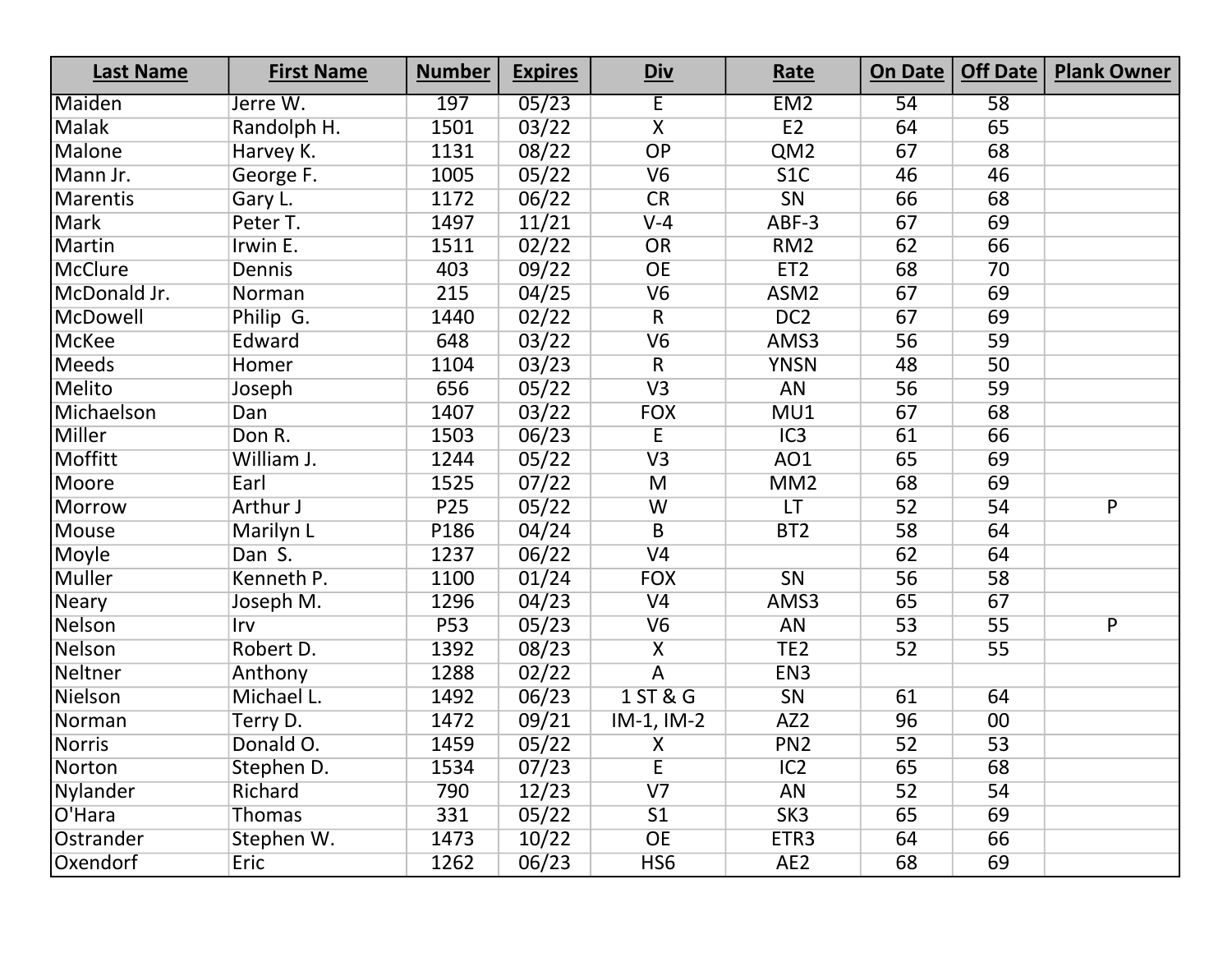| <b>Last Name</b> | <b>First Name</b> | <b>Number</b> | <b>Expires</b> | <u>Div</u>              | Rate             | On Date $ $ | Off Date | <b>Plank Owner</b> |
|------------------|-------------------|---------------|----------------|-------------------------|------------------|-------------|----------|--------------------|
| Page             | John W.           | 1412          | 04/26          | $\overline{R}$          | FN               | 56          | 59       |                    |
| Pallen           | Darren P.         | 350           | 11/23          | 3RD                     | BM <sub>3</sub>  | 65          | 69       |                    |
| Patrie           | Gerald L.         | 1343          | 12/23          | 1ST                     | BM <sub>3</sub>  | 65          | 69       |                    |
| Patton           | Charles           | 256           | 05/30          | A                       | MM3              | 64          | 67       |                    |
| Pautz            | Darryl            | 1040          | 03/24          | $\overline{O}$          | RD <sub>2</sub>  | 59          | 63       |                    |
| Peralta          | Darryl E.         | 259           | 06/23          | OE                      | LT               | 67          | 70       |                    |
| Petrowski        | Robert S.         | 218           | 05/22          | E                       | IC2              | 57          | 61       |                    |
| Pierce           | Dennis H.         | 1284          | 09/22          | $\overline{E}$          | $\overline{IC3}$ | 66          | 69       |                    |
| Porter           | James D.          | P1535         | 07/23          | OR                      | <b>LTJG</b>      | 62          | 65       |                    |
| Raines           | Paul N.           | 968           | 09/22          | A                       | MR3              | 68          | 69       |                    |
| Reigle           | James E.          | 229           | 05/23          | HS <sub>6</sub>         |                  | 64          | 66       |                    |
| Rice             | Richard           | 773           | 01/22          | S3                      | SH2              | 54          | 56       |                    |
| Rich             | William D.        | P1243         | 05/24          | $\overline{R}$          | FP <sub>3</sub>  | 52          | 53       | $\overline{P}$     |
| Richardson       | Sonny             | 763           | 01/23          | $\overline{R}$          | DC <sub>3</sub>  | 67          | 68       |                    |
| Riley            | Robert W.         | 1090          | 07/22          | $\overline{\mathsf{X}}$ | YN3              | 59          | 61       |                    |
| Rippin           | Stanley           | 960           | 6/22           | $\overline{B}$          |                  |             |          |                    |
| Rittle           | Barry J.          | 1441          | 09/22          | OE                      | ETN <sub>2</sub> | 65          | 69       |                    |
| Robb             | William A.        | 1250          | 05/22          | 1ST                     | SN               | 56          | 58       |                    |
| Roberts          | Dale R.           | 1331          | 02/23          | <b>VAW11</b>            | ATR3             | 67          | 68       |                    |
| <b>Saunders</b>  | John              | 1277          | 2/22           | V <sub>4</sub>          | <b>AN</b>        | 56          | 60       |                    |
| Scheller Jr.     | Frank A.          | 1232          | 02/22          | <b>VA702</b>            | AO <sub>3</sub>  | 52          | 53       |                    |
| Schindler        | Marvin D.         | 1195          | 04/24          | V1                      | AN               | 60          | 64       |                    |
| Shackelford      | John S.           | 1524          | 7/22           | <b>VS 21</b>            | AZ3              | 67          | 70       |                    |
| Sharp            | John              | 1270          | 03/22          | <b>VS29</b>             | AE3              | 65          | 66       |                    |
| Shreve           | Victor H.         | 1008          | 02/24          | M                       | FN               | 67          | 69       |                    |
| Simonson         | Merlin D.         | 1135          | 03/34          | $\overline{G}$          | <b>LTJG</b>      | 67          | 68       |                    |
| <b>Slack</b>     | Charles W.        | 1507          | 01/23          | <b>FOX</b>              | FT3              | 54          | 57       |                    |
| <b>Slavik</b>    | Richard P.        | P1514         | 04/22          | $IN-1$                  | <b>AVCM</b>      | 92          | 95       |                    |
| Smith            | Billy L.          | 193           | 05/22          | B                       | BT3              | 55          | 62       |                    |
| Smith            | Ronald            | 1448          | 05/22          | $S-4$                   | <b>DKSN</b>      |             |          |                    |
| Snyder           | Larry             | 755           | 02/23          | E                       | EM <sub>3</sub>  | 62          | 66       |                    |
| <b>Spites</b>    | Larry             | 1533          | 06/23          | $\sf B$                 | <b>FN</b>        | 69          | 70       |                    |
| <b>Starnes</b>   | John H.           | 422           | 10/24          | V <sub>2</sub>          | AB <sub>2</sub>  | 56          | 60       |                    |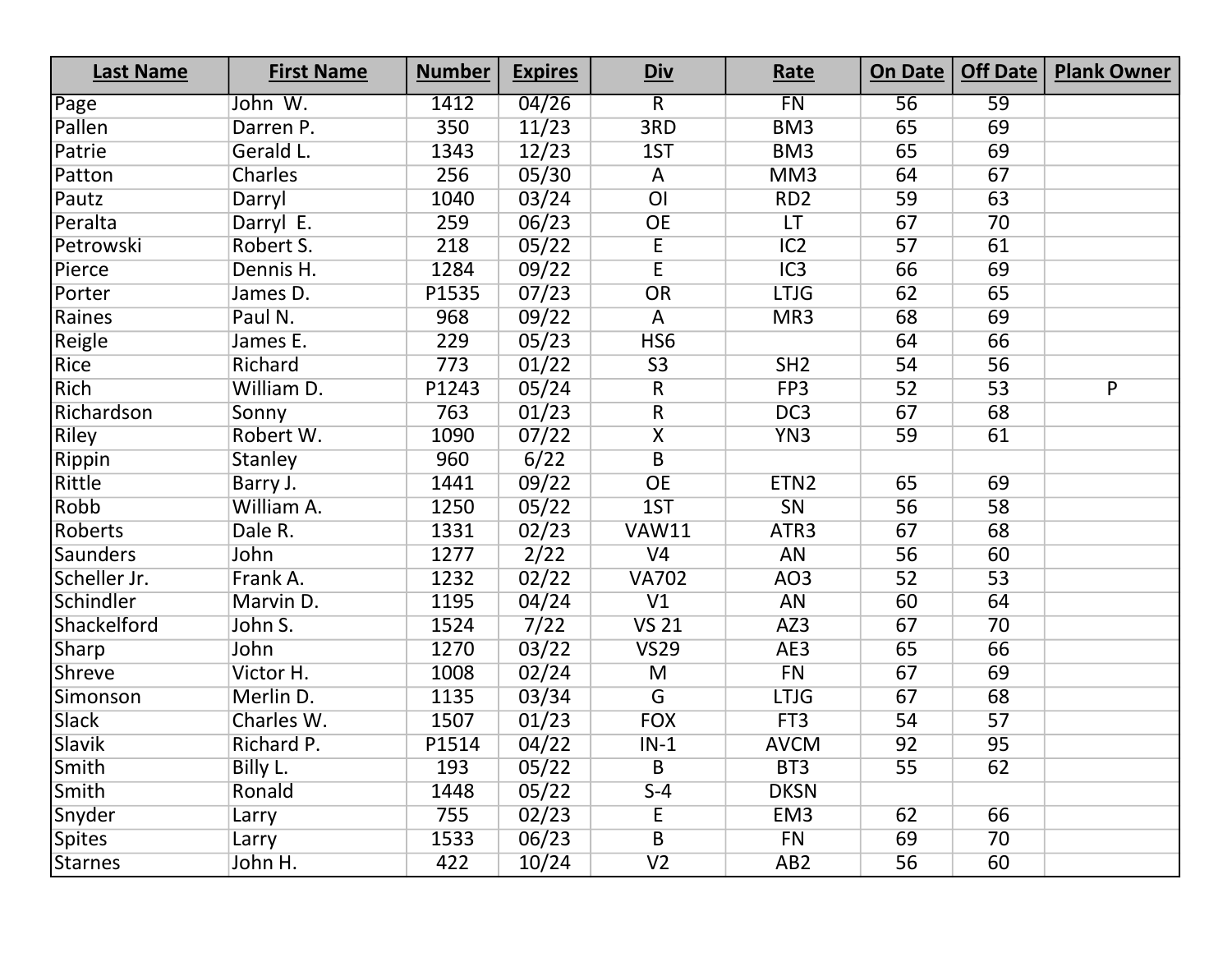| <b>Last Name</b> | <b>First Name</b> | <b>Number</b> | <b>Expires</b> | <u>Div</u>              | Rate             | On Date         | Off Date        | <b>Plank Owner</b> |
|------------------|-------------------|---------------|----------------|-------------------------|------------------|-----------------|-----------------|--------------------|
| Sterrett         | Martin R.         | 1431          | 11/23          | OE                      | ET <sub>2</sub>  | 66              | 69              |                    |
| <b>Stevens</b>   | Dave              | 1427          | 09/22          | $\overline{B}$          | BT3              | 63              | 67              |                    |
| <b>Stewart</b>   | Paul              | 857           | 02/24          | 3RD                     | SN               | 66              | 68              |                    |
| <b>Stollberg</b> | Allan S.          | 1439          | 09/22          | A                       | GM <sub>3</sub>  | 65              | 69              |                    |
| Stolz            | Allen D.          | 1247          | 05/23          | 1ST                     | SN               | 57              | 58              |                    |
| Stover           | Monty C.          | 1379          | 04/23          | $\overline{\mathsf{X}}$ | SN               | 68              | 70              |                    |
| <b>Strong</b>    | Leo D.            | 1518          | 07/23          | $V-1$                   | ABH-3            | 67              | 70              |                    |
| Stuffiebean      | Kent H.           | 1352          | 01/22          | $\overline{O}$          | RD <sub>2</sub>  | 52              | $\overline{53}$ |                    |
| <b>Stutes</b>    | Ralph             | 280           | 05/23          | <b>MARINE DET.</b>      | <b>SGT</b>       | 52              | 54              |                    |
| <b>Sullens</b>   | Robert J.         | 1487          | 04/22          | <b>SHIPS</b>            |                  | 67              | 68              |                    |
| Sundahl          | Jim               | 1066          | 04/22          | $\overline{S1}$         | <b>SKSN</b>      | 65              | 67              |                    |
| Takahashi        | Richard T.        | 1454          | 08/23          | G                       | <b>LTJG</b>      | 58              | 60              |                    |
| Talmadge         | Charles W.        | 1522          | 03/23          | V3                      | ABH <sub>3</sub> | 67              | 70              |                    |
| <b>Taylor</b>    | William R.        | P237          | 05/27          | $\overline{O}$          | <b>RDSN</b>      | 52              | 53              | $\overline{P}$     |
| Tebaldi          | Gino L.           | 616           | 01/23          | <b>VF112</b>            | AT3              | 51              | 54              |                    |
| <b>Tennes</b>    | <b>Rick</b>       | 1521A         | 12/21          |                         | OS1              |                 |                 |                    |
| Thomas           | Carroll A.        | 1451          | 09/22          | $\overline{OA}$         | <b>AGAN</b>      | 69              | 69              |                    |
| <b>Tilma</b>     | Scott E.          | 1388          | 05/23          | <b>OE</b>               | ETR <sub>2</sub> | 63              | 66              |                    |
| Udell            | <b>Steve</b>      | 153           | 05/25          | OR                      | RM1              | 59              | 63              |                    |
| Van Prooyen      | Norm              | 341           | 05/23          | <b>MARINE DET.</b>      | <b>CPL</b>       | $\overline{55}$ | 57              |                    |
| Vastine          | T. J.             | 74            | 05/23          | E                       | IC3              | 57              | 59              |                    |
| Vencill          | Gary              | 371           | 05/22          | $\overline{E}$          | IC3              | 67              | 68              |                    |
| Verngren         | Harry T.          | 1080          | 06/23          | <b>VA115</b>            | AM <sub>2</sub>  | 53              | 54              |                    |
| Vincensi         | Edward J.         | 1469          | 05/22          | 56                      | E4               | 67              | 70              |                    |
| Von Werder       | Andrew            | 1396          | 01/23          | 2ND                     | SN               | 59              | 62              |                    |
| Wagaman          | Gerald E.         | 1419          | 06/22          | $\overline{E}$          | IC2              | 58              | 60              |                    |
| Wallace          | Richard           | 122           | 05/22          | $\overline{H}$          | HM <sub>2</sub>  | 62              | 63              |                    |
| Waller Jr.       | William           | P499          | 05/25          |                         |                  |                 | $\overline{52}$ | $\overline{P}$     |
| Walter           | Frank A.          | 1028          | 03/24          | $\overline{B}$          | BT1              | 66              | 70              |                    |
| <b>Watts</b>     | Bethel A.         | P961          | 02/23          | <b>MARINE DET.</b>      | <b>PVT</b>       | 46              | 47              | 46 P               |
| White            | Lewis             | 134           | 05/22          | G                       | AO <sub>2</sub>  | 65              | 69              |                    |
| White            | Roger             | 39            | 06/23          | S <sub>2</sub>          | SN               | 55              | 59              |                    |
| White            | Thomas W.         | 1457          | 03/22          | <b>OE</b>               | ETN <sub>2</sub> | 68              | 69              |                    |